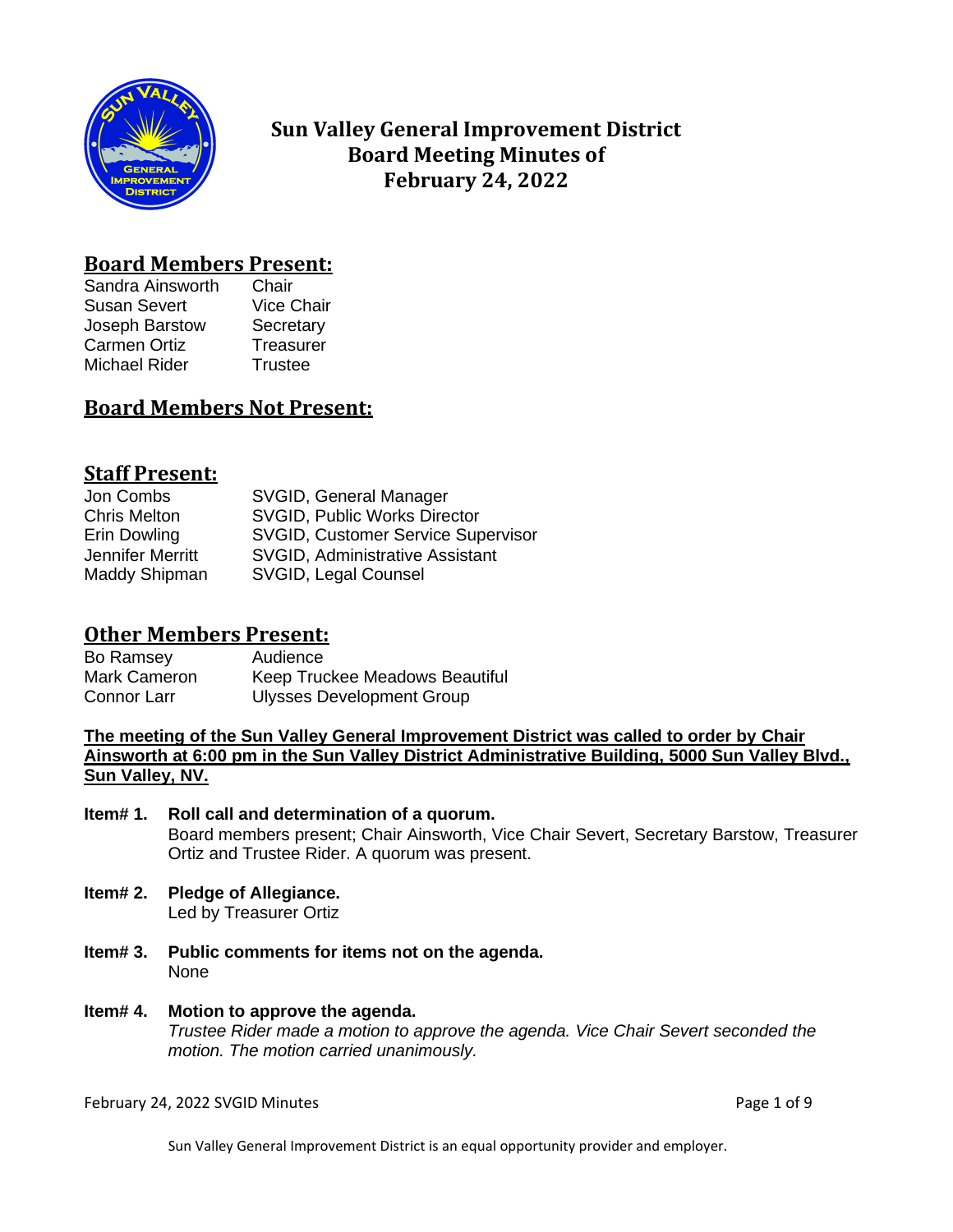### **Item# 5. Certify posting of the agenda.**

Ms. Merritt certified posting of the agenda.

- **Item# 6. Trustee/Manager's announcements, request for information, and statements relating to items not on the agenda.** Mr. Combs announced the Sun Valley Citizen Advisory Board meeting is scheduled for Saturday, March  $5<sup>th</sup> 10$  a.m. at the Sun Valley Neighborhood Center.
- **Item# 7. Discussion and action to approve account payables for February 24, 2022.**  Treasurer Ortiz gave a brief report of the account payables, customer refunds and payroll for February 24, 2022.

*Treasurer Ortiz made a motion to approve the account payables February 24, 2022 in the total amount of \$173,772.47. Secretary Barstow seconded the motion. After discussion the motion carried unanimously.*

There were no public comments.

**Item# 8. Discussion and action to approve board meeting minutes of February 10, 2022.**  *Treasurer Ortiz made a motion to approve the Sun Valley General Improvement District Board Meeting Minutes of February 10, 2022 as submitted. Trustee Rider seconded the motion. The motion carried unanimously.*

There were no public comments.

**Item# 9. Update by Keep Truckee Meadows Beautiful regarding cleanup efforts and future cleanup events; with possible action to approve partnership with Keep Truckee Meadows Beautiful Great Annual Cleanup April 30, 2022 including approval of donation from the District's Garbage Fund.** 

> Mr. Cameron with Keep Truckee Meadows Beautiful gave a brief report with the results from last year's Great Community Cleanup. He reported last year's event engaged a total of 693 volunteers over 23 different cleanup sites throughout Truckee Meadows. The biggest effort of all the sites was Chimney Dr., Sun Valley, NV. He reported with the efforts of 150 volunteers a total of 70,000 pounds of trash and 150 tires were removed. This year's Great Community Cleanup is scheduled for April 30, 2022.

Mr. Cameron reported Keep Truckee Meadows Beautiful is working with Summit Christian Church, they would like to provide quarterly park cleanups at the Sun Valley Parks. These efforts are being coordinated with District staff. He also assisted Truckee Meadows Community College, a group of ten volunteers, with a cleanup event last year at the Sun Valley Community Park.

Mr. Cameron reported Keep Truckee Meadows Beautiful continues its mission of creating a sustainable and beautiful region for future generations. The District's support also assists Keep Truckee Meadows Beautiful Illegal Dump Task Force, a collaborative of local agencies that focus on illegal dumping education and prevention efforts. Keep Truckee Meadows Beautiful continues to outreach and educate youth, residents, and businesses how to prevent and encourage reporting illegal dumping. He thanked the District for their continued support.

February 24, 2022 SVGID Minutes **Page 2 of 9** and 2011 12:00 and 2011 12:00 and 2011 12:00 and 2011 12:00 Page 2 of 9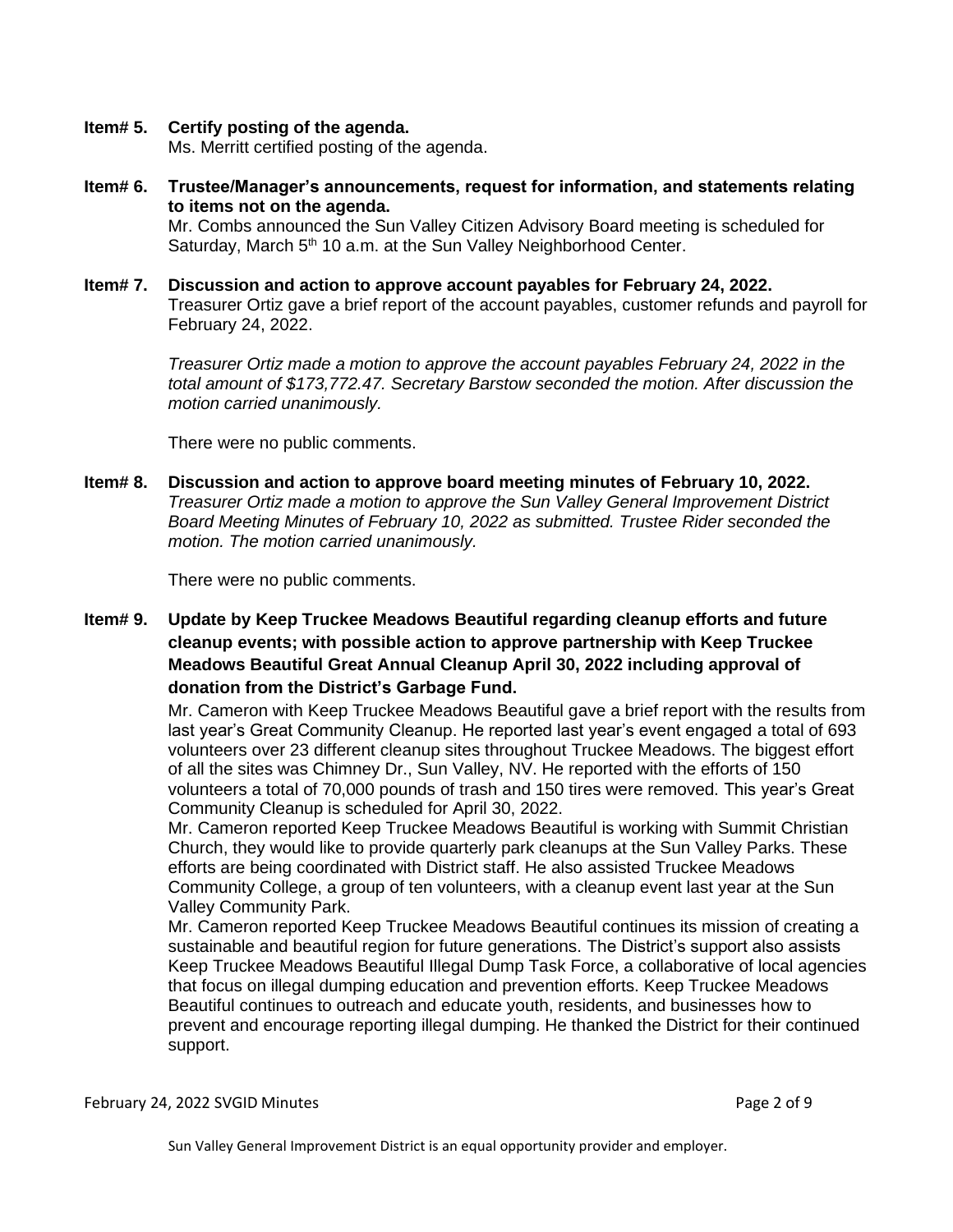Mr. Combs reported the District has partnered with Keep Truckee Meadows Beautiful for fourteen years with the annual Great Community Cleanup Event. The District donates funds from the District's Garbage Franchise Fees within the Garbage Fund. The District also provides staff and equipment for the Great Community Cleanup event. Staff recommends continued support with Keep Truckee Meadows Beautiful with the donation of \$5,000 paid from the District's Garbage Fund as approved in the 2021/2022 budget.

*Vice Chair Severt made motion to approve donation of \$5,000 from the District's Garbage Fund including providing staff and equipment for the Keep Truckee Meadows Beautiful Great Community Cleanup April 30, 2022. Chairperson Ainsworth seconded the motion. The motion carried unanimously.* 

There were no public comments.

**Item# 10. Request from Ulysses Development Group for consideration to approve a Water and Sewer Facilities Payment Plan allowing the first and second payment of facilities to be paid at the time of construction commencement.** 

> Mr. Larr with Ulysses Development Group provided a brief introduction, Ulysses Development Group is a mission driven developer of affordable housing for those in the workforce. The primary focus is development for new affordable housing and preservation of existing affordable housing in the effort to address the growing affordability crisis. The development known as The Ridge at Sun Valley located on West 1<sup>st</sup> Avenue adjacent to the Lois Allen Elementary School. The proposed development is a 195 multifamily apartment complex. All units will be set aside for residents earning up to 60% of the area median income (this equates to \$35,000 and \$55,000 a year) making the apartments permanently affordable.

> The development has received local support from the county and state level. In August 2021 Washoe County Commissioners endorsed the development as a priority project and allocated a small amount of tax bonds to assist with financing the project. In September 2021 the development received approval of Administrative Use Permit #WADMIN21-0009 from Washoe County Zoning Board of Adjustments allowing for the use of the property as multifamily. Lastly, in January 2022 the Nevada Board of Finance granted approval of an allocation of Federal Tax Credits, Nevada State Tax Credits, and Private Activity Bonds. He also reported the development has been identified as a pilot program for the State's new low-income state tax credit program.

Mr. Larr gave a brief overview of the project. The proposed design includes 10 housing buildings complimented with a community club house equipped with a pool. It will have the look and feel of market rate modern development. A water and sewer capacity study was performed by the District's engineer, Shaw Engineering. Based on the study the off-site improvements consist of a new 8" sewer main installed on West  $1<sup>st</sup>$  Avenue, 8" water main installed on West 1<sup>st</sup> Avenue, 6" water main installed on Sidehill Road, and installation of a new pressure relief valve station on Stratton Drive.

The development is projected to have a total of \$4,478,935 in impact fees, connection fees, and offsite utility charges. Of those fees, the District's water and sewer facilities fees and offsite improvements are projected to be \$3,403,721. The development is currently being assessed at approximately \$23,000 per unit. In most jurisdictions, new affordable housing

February 24, 2022 SVGID Minutes **Page 3 of 9**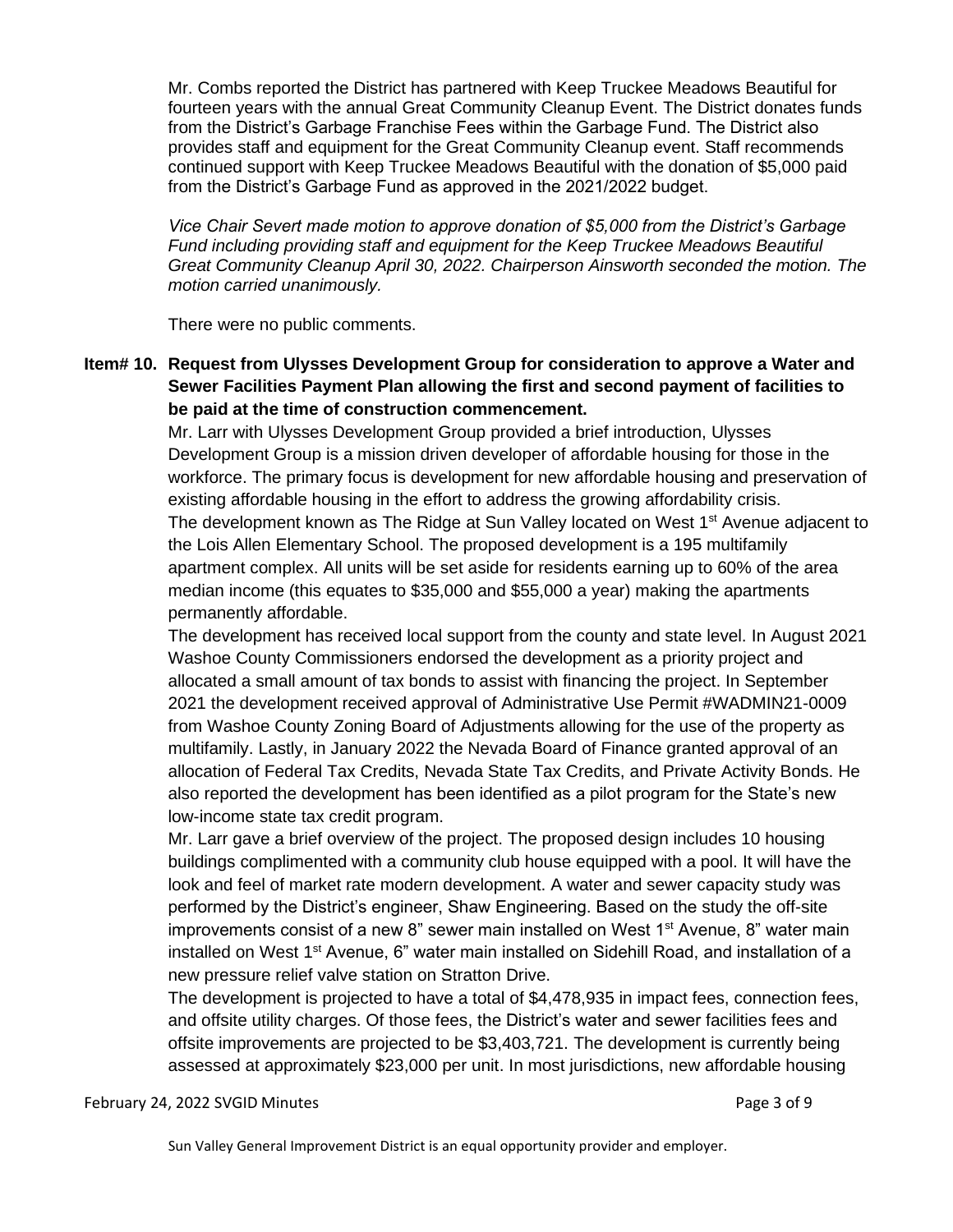developments benefit from reduced or waived fees and typically are metered on a perbuilding basis by virtue of the utility structures of affordable housing developments. The developer is planning on submitting for building permits April 2022 with an expected issuance of permits July/August 2022. Once the permits have been approved and issued is when the financing, low-income tax credits and bonds, becomes available. This particular development is financed through the low-income tax credit program, which is highly regulated IRS program. The program allows for them to take an allocation of those credits and sell them to investors; investors consists of banks and insurance companies. This process limits the amount of funds available for spending prior to the issuance of permits. This poses a challenge for the development because the District's Tariff requires 1/3 of the total connection fees due prior to funds being available.

Mr. Larr requested for consideration the District consider the postponement of the first installment of the connection fees, \$891,865, and allow for Ulysses Development Group to make both first and second installments at the commencement of construction.

Mr. Melton reported the District's Tariff provides two payment options for water and sewer facilities fees. The first option is to pay all fees in full with Final Map approval, Water Right dedication via Truckee Meadows Water Authority Wholesale Will Serve issuance, Water Project Submittal, and issuance of District's Will Serve. The second option is allowing the developer to breakup the fees in three installments; first one third of the facilities fees at Final Map approval, Water Right dedication via Truckee Meadows Water Authority Wholesale Will Serve issuance, Water Project Submittal, and issuance of District's Will Serve. Second installment at commencement of construction and the final installment at the completion or the request to install first water meter. Staff's concerns are making exceptions to the Tariff and setting a precedents for future requests. Therefore, staff's recommendation is to continue with the District's Tariff Rules and allow for the developer to make the facilities fees payment either in full or of three installments.

Mr. Melton reported the District has made some concessions for this development. Ulysses Development Group requested for any opportunity to reduce fees for various services. After a meeting with the developer and Shaw Engineering, the District agreed to allow for the developer to design and construct the sewer improvements related to the project. This is a savings of \$8,000 from Shaw Engineering in designing fees and additional savings with construction being performed by the developer. The subject property was identified as grandfathered in regards to dedication of Water Rights. The District via the original Water Wholesale Agreement has 9.9 AF reserved for this parcel; this is estimated savings of \$102,000 to the developer.

Trustee Rider stated he recalls the District setting the Tariff for the protection of the District in the event a developer defaults on their project and the District assuming the responsibility of the unfinished infrastructure.

Mr. Melton responded that is correct, it is a protection to the District in the event a developer defaults on their development. The District collects up front a portion of, if not all, facilities fees. This revenue is applied towards the District's capital improvement for bond payments

#### February 24, 2022 SVGID Minutes **Page 4 of 9**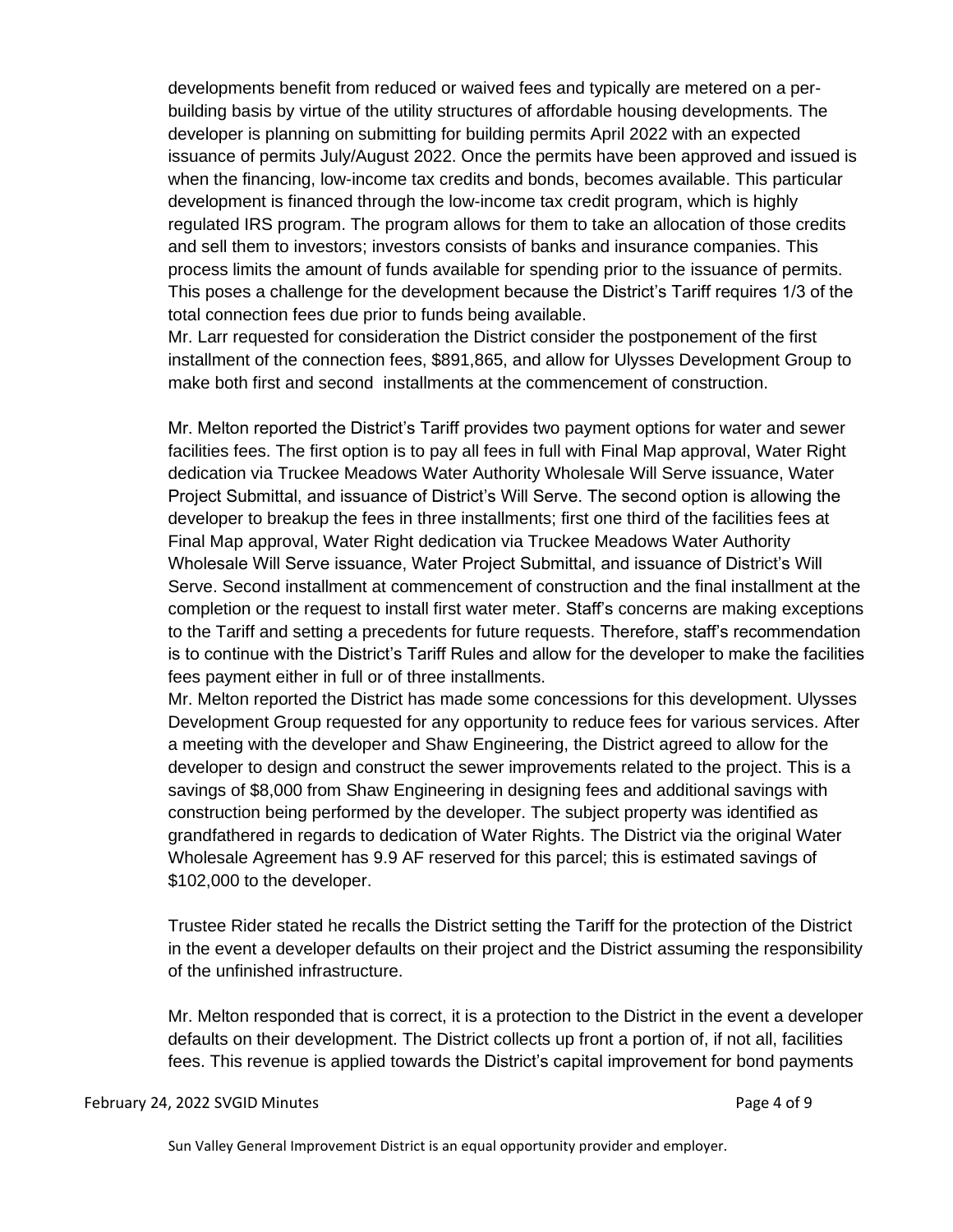and future improvements and/or replacements. A scenario of a development defaulting consists of installing underground services, such as water and sewer, and then never constructing the homes. Once the underground services have been installed, tested and turned on, it becomes the District's responsibility to maintain. The District has had this happen in the past were the District deferred collection of payment and then the developer left the project. The District's mission is to have developer pay for development and not having existing rate payers subsidize development.

Chairperson Ainsworth recalls when the District had one payment option of the water and sewer facilities fees. By the request of the developers, the District amended its Tariff to assist the developers to allow them the option, pay as you go, with a three-installment payment plan. She recommends not deferring from the approved Tariff.

Mr. Combs reported he is in favor of the project and the community could benefit from the development. If the Board of Trustees want to consider making an alternate concession of the Tariff, he recommends limiting it only to "true" low-income affordable housing projects such as The Ridge at Sun Valley.

Vice Chair Severt stated this is a new form of development for Sun Valley and suggested the District review the Tariff in regards to apartments. She is in favor of the project, but is concerned going against the Tariff at this time.

Treasurer Ortiz is in favor of low-income affordable housing for Sun Valley, but supports staff's recommendation as presented.

*After discussion Trustee Rider made a motion to uphold the District's Tariff and deny Ulysses Development Group's request to defer first installment of the District Facilities Fees. Chair Ainsworth seconded the motion. The motion carried unanimously.* 

There were no public comments.

## **Item# 11. Discussion and direction to District staff regarding possible changes to the 2022 Veterans Celebration event.**

Ms. Dowling reported the District has been hosting, in partnership with Washoe County, a Veterans Celebration for the past several years. Over those years, some events have been extremely successful and well attended. Recently, last several years there has been a significant decrease in veteran participation and the event has become more of a community event. With the decrease in veteran attendance, it has made it challenging to have vendors that provide services for veterans. Staff is requesting direction from the Board of Trustees how to proceed with the event. She provided several options for consideration, they include canceling the event, change the purpose of the event, or move the event venue. The District partners with Washoe County Human Services for this event, there is a possibility of moving the venue to the Washoe County Senior Center on  $9<sup>th</sup>$  Street to allow for more space for guests and vendors to gather. The Sun Valley Neighborhood Center is a smaller room and the vendor tables take up a lot of space restricting additional seating for guests. The biggest concern with the event is the lack of veteran attendance, the purpose of the event is to

#### February 24, 2022 SVGID Minutes **Page 1 of 9** and 2012 12:00 and 2012 12:00 and 2012 12:00 and 2012 12:00 and 20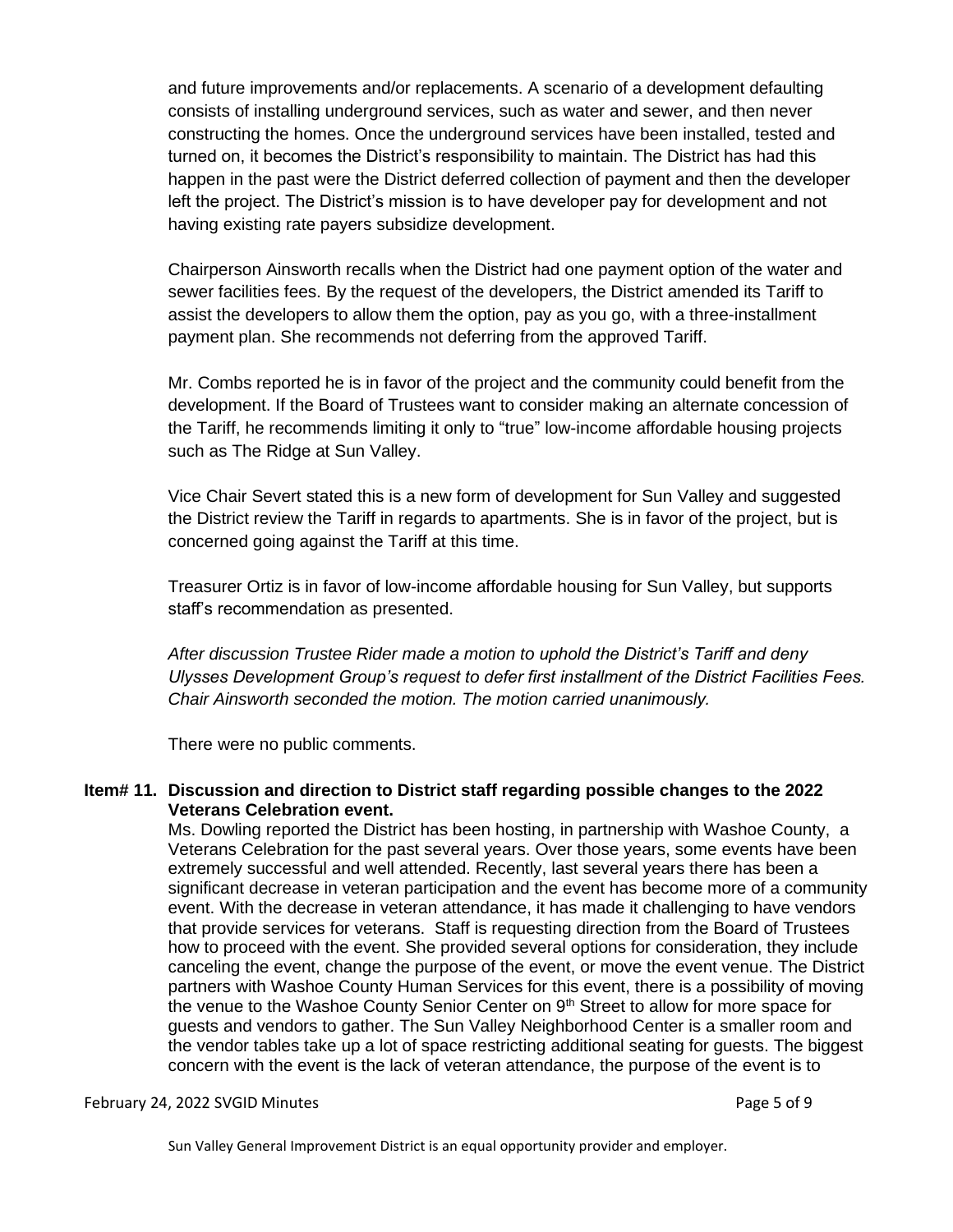acknowledge and honor our veterans. Ms. Dowling suggested for consideration the District proclaiming the month of November as Veterans Appreciation Month. During the month of November staff could promote various veteran assistance services. Based on prior conversations, the veterans stop coming because of the formal ceremonies with presentations by elected officials. She suggested changing the event to an informal event and have it just a pancake breakfast and providing supplied veteran assistance brochures for various services. She is concerned outreaching to the veterans is not being met. The District's standard outreach is promoting the event via the District's newsletter, website, Facebook page, and front lobby.

Secretary Barstow inquired what was the original intention of the event when it was first established. He also inquired how does the District staff feel about the event in what it has become. He recommend for consideration having one person that could be available to provide brochures of the various services. This would allow the veterans to still obtain the much needed resources, then able to just enjoy the event.

Ms. Dowling responded, the event was initially founded by Washoe County Senior Director, Grady Tarbutton. Mr. Tarbutton had applied and approved for a special grant funds; the purpose of the grant was to bring generations together. The Veterans Celebration provided interaction between the youth and the older generation. The grant was used up within the first two years. However, both the District and Washoe County has continued holding the event based on the success of the event. She stated staffs concern is the outreach, asking veteran agencies to attend the event to promote their services, but not actually getting veterans to attend the event. Staff does not know how many veterans live in Sun Valley. The questions is does the District continue holding the event for all veterans within Washoe County or does the District want to limit it to veterans within Sun Valley. Again, the biggest concern is outreaching to the veterans to make sure they are invited and/or receiving feedback from the veterans what they would like to see at the event.

Chair Ainsworth inquired if staff could get a mailing list of veterans within Sun Valley. She also stated she has multiple veterans in her neighborhood. Every year they are personally invited to attend the event, but they decline because they don't want anything to do with government. She believes the District needs to try and outreach to the veterans.

Ms. Dowling responded, she is not aware of a specific mailing list, but the District could engage its public relations consultant to obtain a list. In addition, they can perform outreach to see what, if any, would the veterans like to see at the event. The District could also outreach via the District's monthly billing to seek input.

Vice Chair Severt announced based on the recent Census data, there is a little over 1,000 veterans identified within Sun Valley. She too believes the District needs to outreach in some form to seek input from the veterans and/or invite the veterans to the annual event with the emphasis of promoting veterans' assistance services.

Trustee Rider reported he is not in favor of changing the venue. He would like for the District to continue with keeping it a Sun Valley event. The event could be modified to become just a recognition and honoring of the veterans. A place for veterans and their families to gather to celebrate and honor all veterans.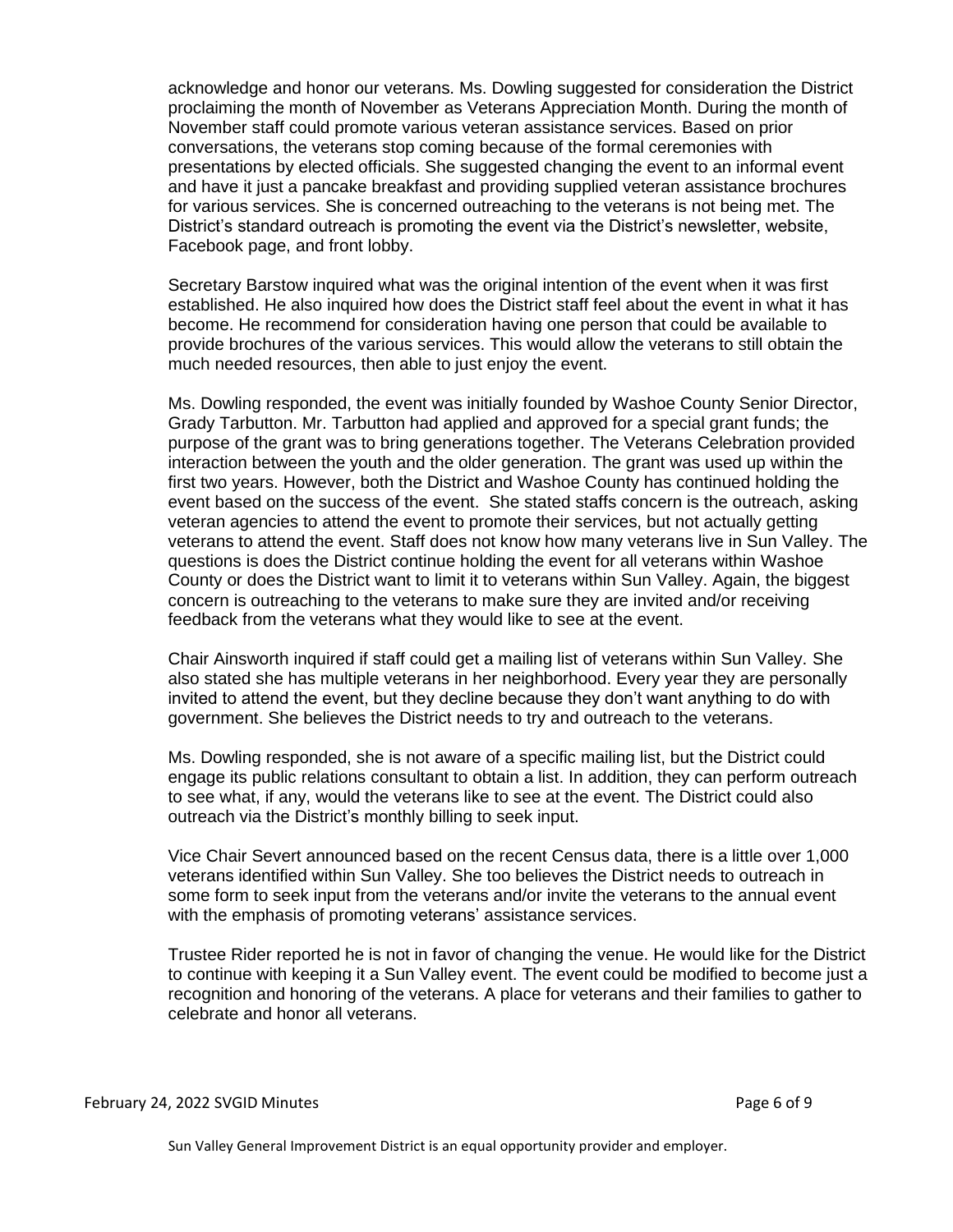Treasurer Ortiz stated she attended last year's event, it was so emotional and meaningful to watch the one veteran take it upon himself to standup and start the pledge of allegiance. She would like to continue with the event.

After further discussion, staff was directed to outreach to obtain a mailing list for Sun Valley veterans and seek input from veterans. They would also like to continue the annual event with the partnership with Washoe County.

There were no public comments.

**Item# 12. Discussion and action to appoint Chris Melton as the interim District representative to the Northern Nevada Water Planning Commission.** 

> Mr. Combs reported per the Northern Nevada Planning Commission By Laws the District's General Manager is a member of the Northern Nevada Planning Commission. He recommends appointing Chris Melton as the interim District representative until a General Manager has been appointed by the District Board of Trustees.

*Vice Chair Severt made a motion to approve Chris Melton as the interim District representative to the Northern Nevada Water Planning Commission Trustee Rider seconded the motion. The motion carried unanimously.*

There were no public comments.

#### **Item# 13. Discussion and action to appoint Chris Melton as the interim District representative to the Joint Coordinating Committee for the Truckee Meadows Water Reclamation Facility.**

Mr. Combs reported the Joint Coordinating Committee for the Truckee Meadows Water Reclamation Facility allows for a District employee or Board of Trustee to represent the District. He recommends appointing Chris Melton as the interim District representative until a General Manager has been appointed by the Board of Trustees.

*Treasurer Ortiz made a motion to approve Chris Melton as the interim District representative to the Joint Coordinating Committee for the Truckee Meadows Water Reclamation Facility. Secretary Barstow seconded the motion. The motion carried unanimously.* 

There were no public comments.

**Item# 14. Legal report by Maddy Shipman.** None

## **Item# 15. Field report by Chris Melton.**

Mr. Melton reported on the following:

▪ The District received several applications for the Service Technician vacancy. He was pleased to announce the position was filled as an entry level position. The new employee had prior plumbing and irrigation experience.

February 24, 2022 SVGID Minutes **Page 7 of 9** and 2012 12:00 and 2012 12:00 and 2012 12:00 and 2012 12:00 Page 7 of 9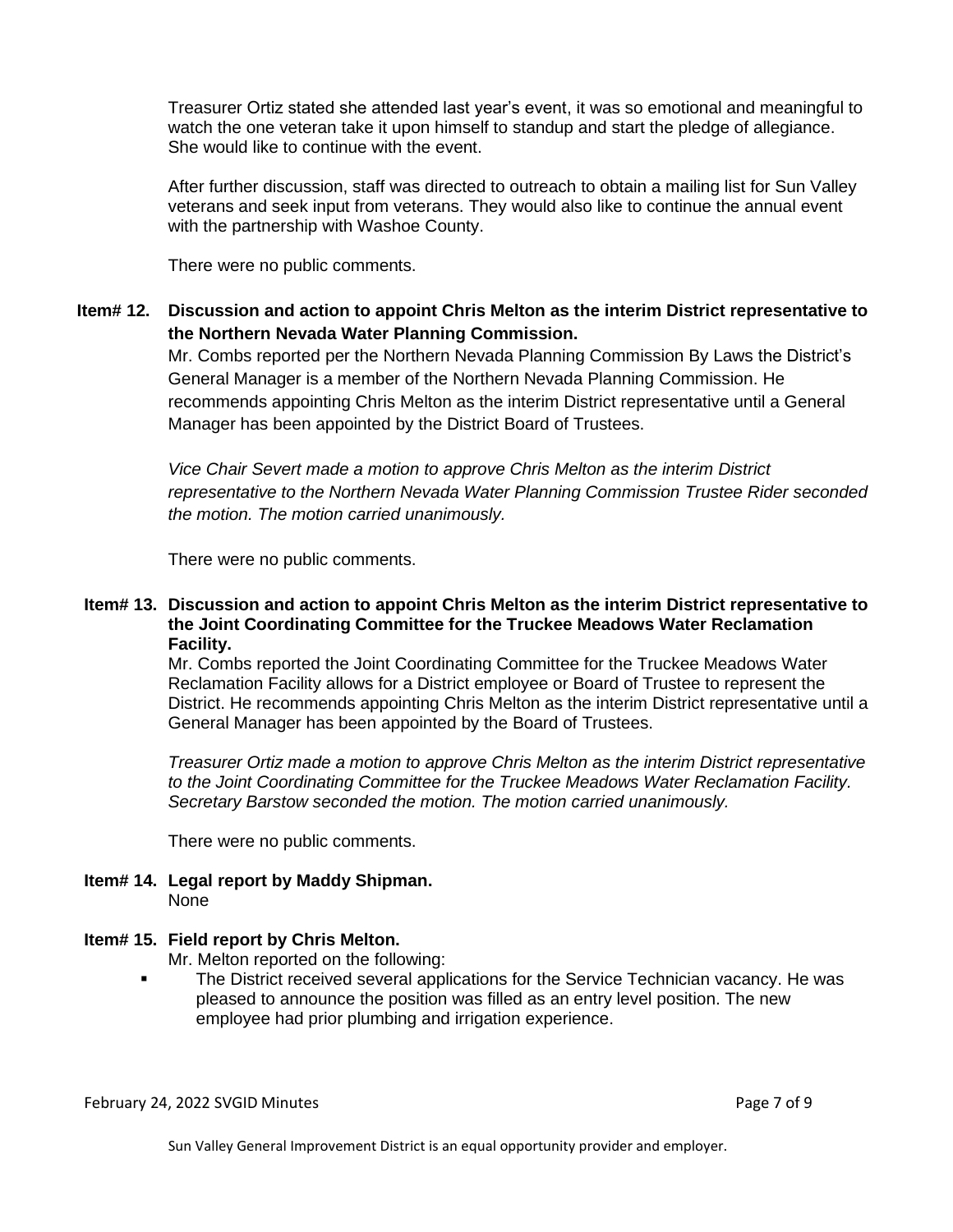## **Item# 16. Office report by Erin Dowling.**

Ms. Dowling reported on the following:

- She requested a copy of the State of Nevada Low Income Water Assistance Program vendor agreement for review.
- The District is performing the annual renewal process for the District's Garbage Assistance and the Recreation Assistance Programs.

### **Item# 17. Manager report by Jon Combs.**

Mr. Combs provided several suggestions for the District to consider:

- With receipt of paid development Facilities Fees, establish a payoff schedule of the Districts bonds to save on interest debt.
- It has been over fifteen years since the last compensation comparison. He recommended a study to be performed for all the District positions to remain competitive with today's employment market and employment retention.
- **•** Consideration of implementing a two-tier water rate system to assist in efforts to recover the cost of water billed by Truckee Meadows Water Authority. He also suggested talking with Truckee Meadows Water Authority regarding raising Wholesale Customers tier-one gallons per minute.
- **•** The District is in need of a secondary connection/delivery for wastewater; this would need to be discussed with the City of Sparks and Truckee Meadows Water Reclamation Facility. In addition, the District needs to start planning for expansion of the sewer interceptor and treatment plant for future development within the Sun Valley basin; paid by developer.

Mr. Combs gave a brief manager update and reported:

- **•** The accounting department is caught up with payables and are establishing procedures to keep the department current and cross-trained.
- Staff will begin budget meetings next week in hopes to provide the Board of Trustees the Tentative Budget at the second March or first April meeting.

## **Item# 18. Public Comments.**

None

## **Item# 19. Board Comments.**

Vice Chair Severt thanked the District for outreaching to the Severt family.

#### **Item# 20. Future Agenda Items.**

Mr. Combs reported the following items will be on the next agenda;

- Review of General Manager applications
- Appointment of new District General Manager
- Consideration of offering health benefits for part-time employees that work 30 or more hours, per week.

Secretary Barstow requested additional discussion regarding alternative payment options regarding the District's Water and Sewer Facilities Fees for Ulysses Development Group.